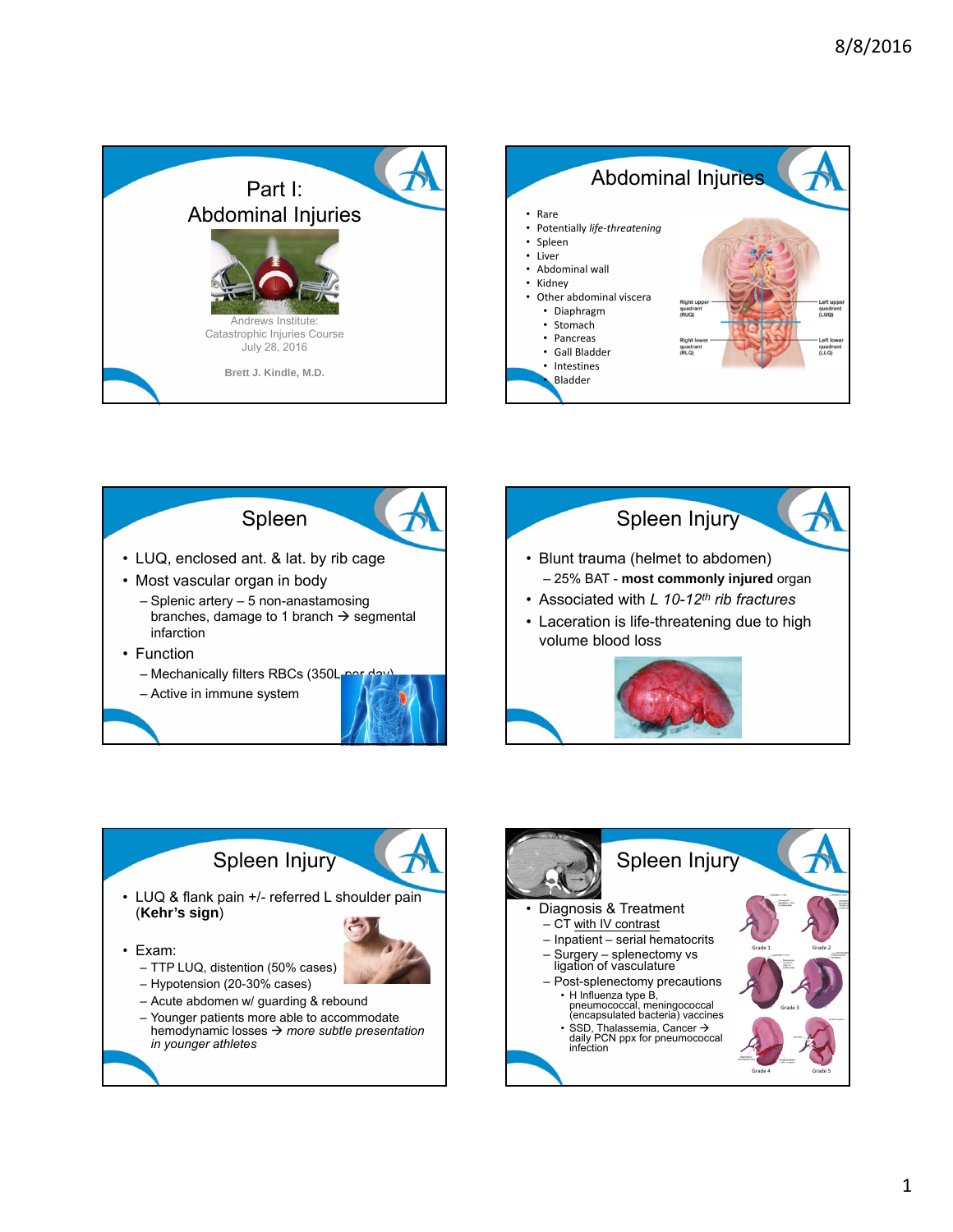### Spleen Injury

• Return to play – controversial

- Nonoperative tx: *2-6 months* based on severity
- Surgical tx: *≥ 6 weeks* postop
- Infectious mononucleosis
	- Splenic rupture reported at 4-21 days postinfection
	- Asymptomatic athletes w/ normal spleen size –
	- gradual RTP at *21 days* postinfection







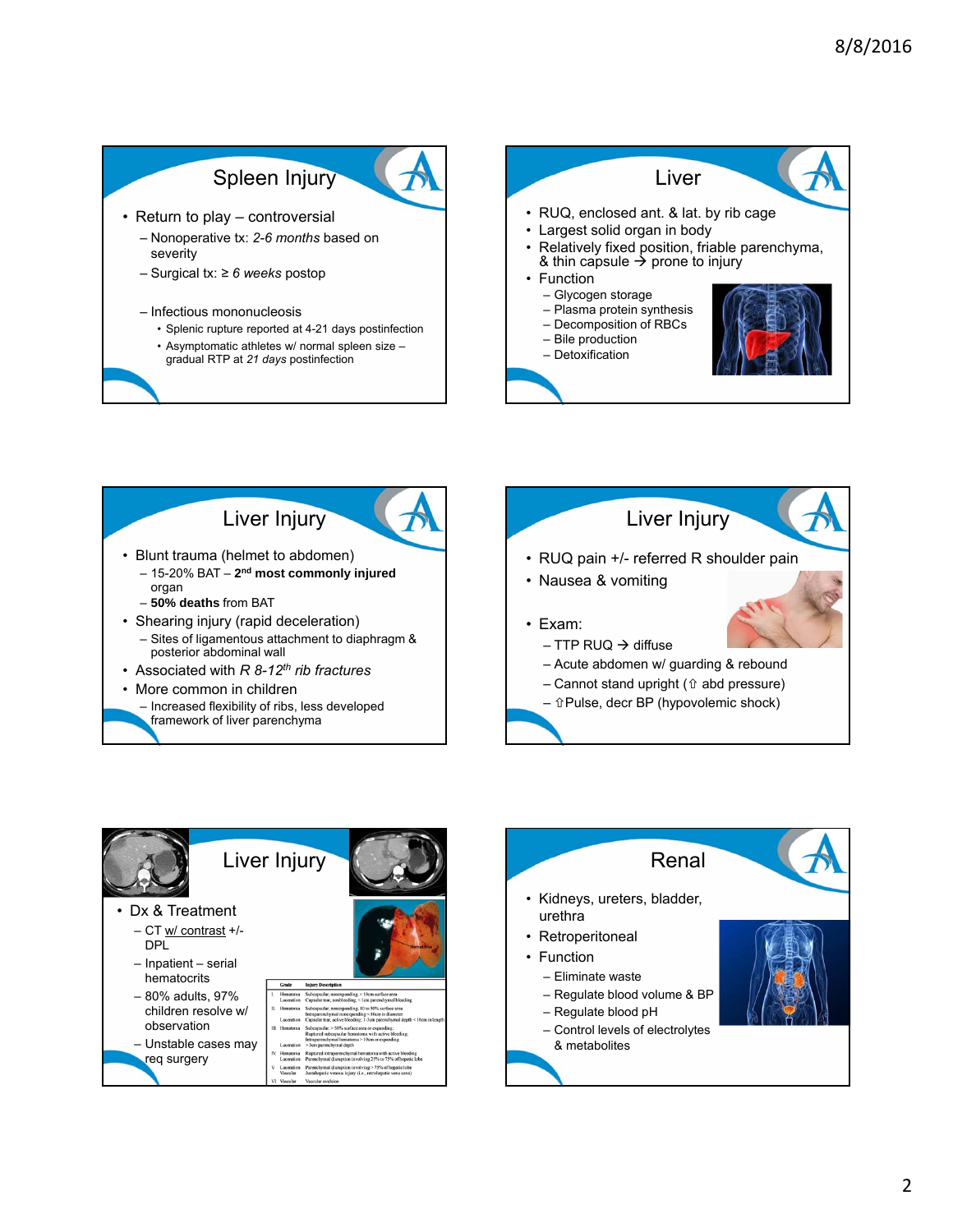# Renal Injury

- Kidney > Bladder > Urethra
- Blunt trauma (helmet to flank) – 10% BAT
- Rapid deceleration
- More common in children
	- Increased flexibility of ribs, less developed framework of kidney parenchyma











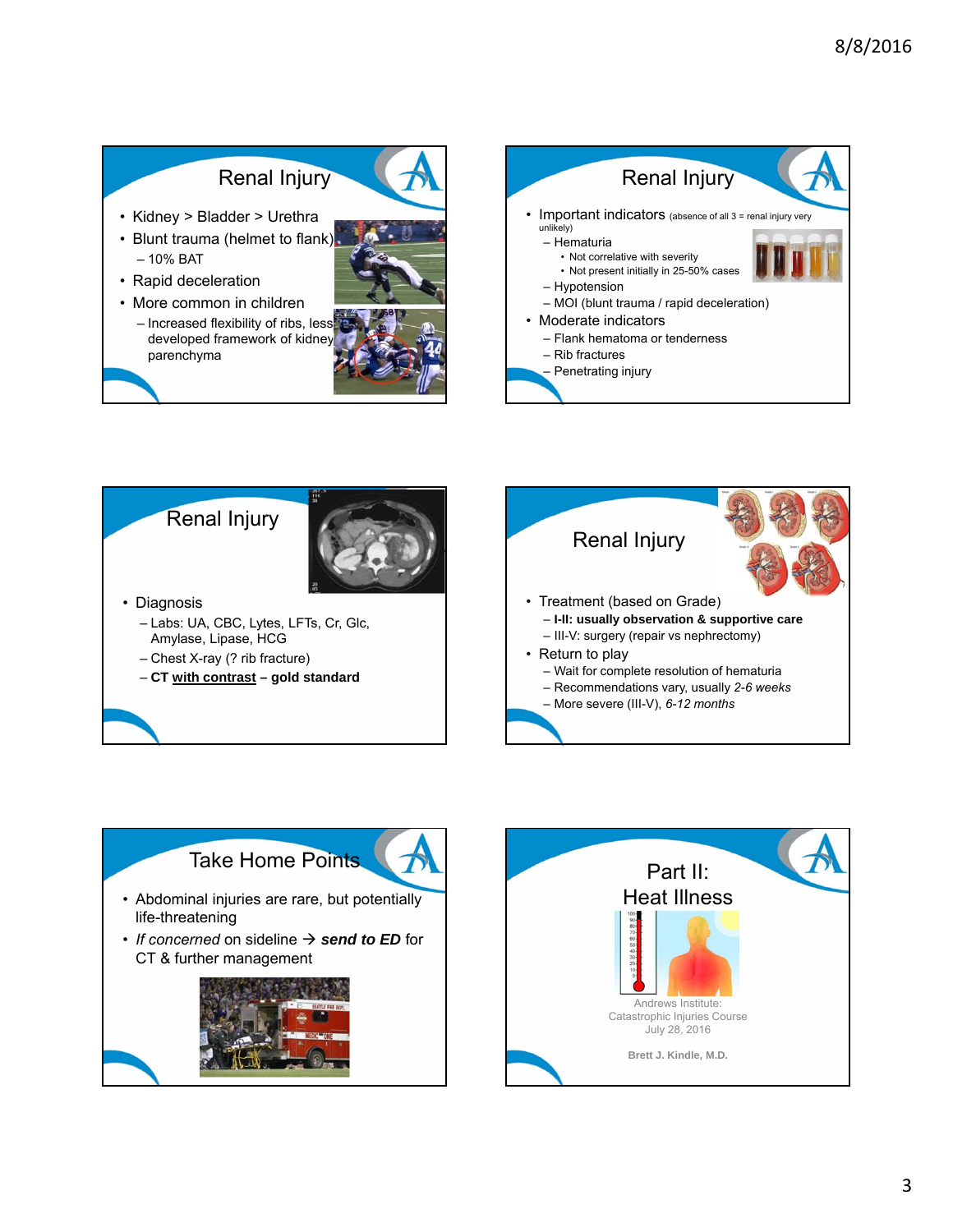#### **Exercise Associated Collapse** • When the collapse occurs – **BEFORE** finish line or **DURING** competition • More likely an *ominous* source of collapse – **AFTER** finish line • More likely a *benign* source of collapse • Differential Diagnosis – Postural hypotension (benign EAC) – Cardiac – Heat-related illness – Electrolyte abnormalities (hypoglycemia, hyponatremia) – Neurologic (seizure, head trauma) – Anaphylaxis/Respiratory **Exercise Associated Collapse**







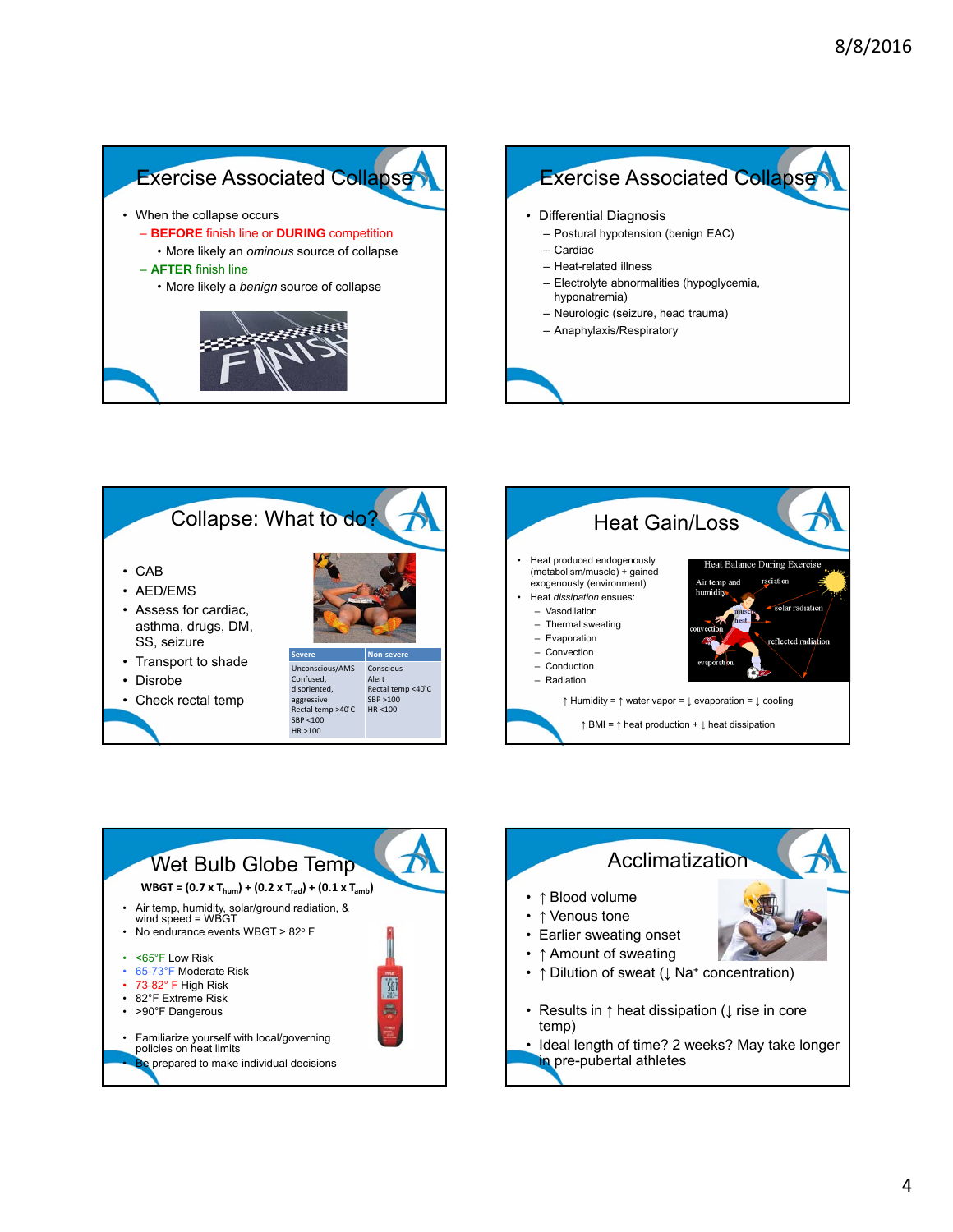